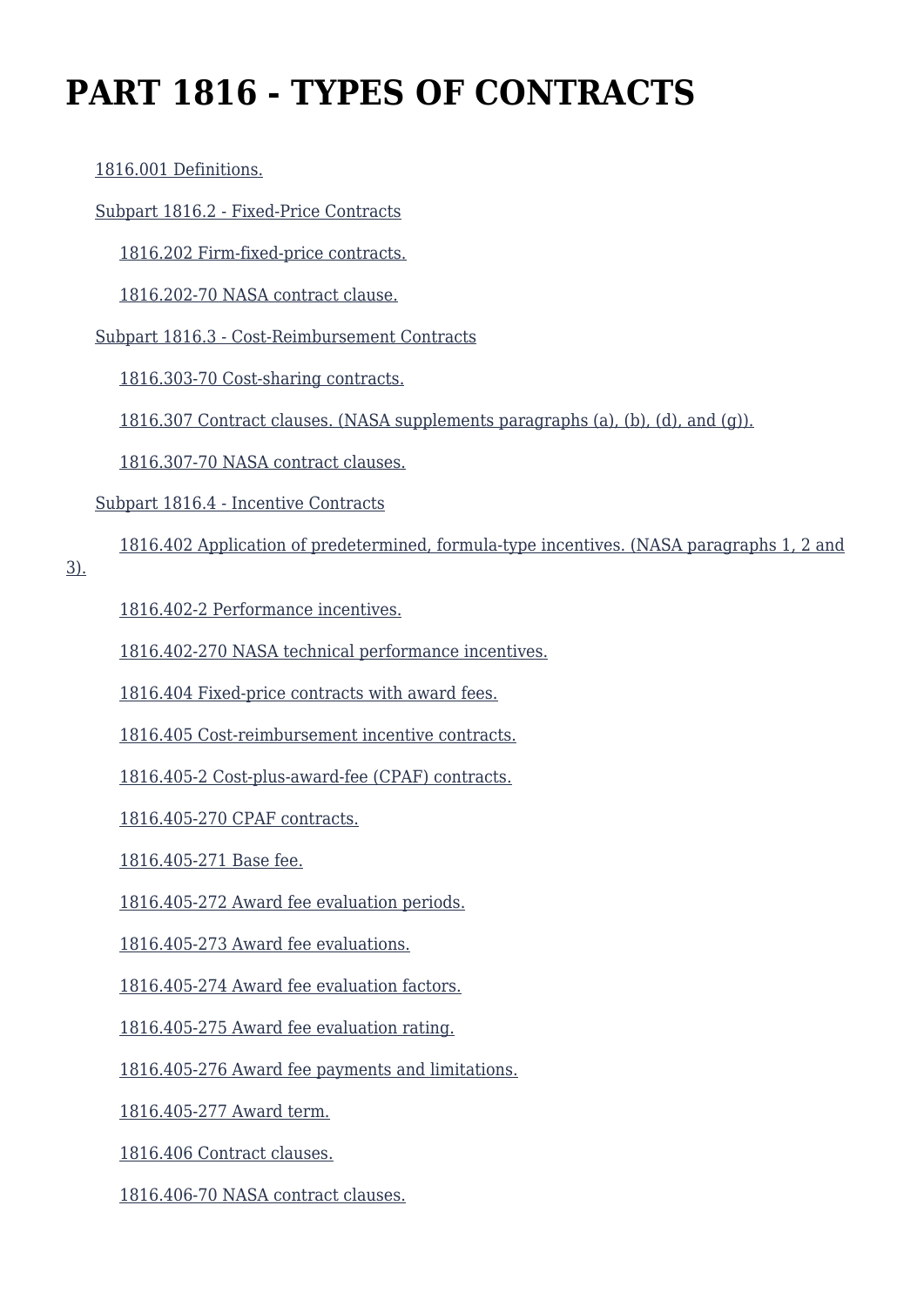[1816.506-70 NASA contract clause.](https://login.acquisition.gov/%5Brp:link:nfs-part-1816%5D#Section_1816_506_70_T48_6041815411)

# **1816.001 Definitions.**

As used in this part -

*Earned award fee* means the payment of the full amount of an award fee evaluation period's score/rating.

*Term-determining official* means the designated Agency official who reviews the recommendations of the Award-Term Board in determining whether the contractor is eligible for an award term.

*Unearned award fee* means the difference between the available award fee pool amount for a given award fee evaluation period less the contractor's earned award fee amount for that same evaluation period.

# **Subpart 1816.2 - Fixed-Price Contracts**

#### **1816.202 Firm-fixed-price contracts.**

#### **1816.202-70 NASA contract clause.**

The contracting officer shall insert the clause at [1852.216-78,](https://login.acquisition.gov/%5Brp:link:nfs-part-1852%5D#Section_1852_216_78_T48_60423441127) Firm-Fixed-Price, in firm-fixed-price solicitations and contracts. Insert the appropriate amount in the resulting contract.

# **Subpart 1816.3 - Cost-Reimbursement Contracts**

### **1816.303-70 Cost-sharing contracts.**

#### (a) *Cost-sharing with for-profit organizations.*

(1) Cost sharing by for-profit organizations is mandatory in any contract for basic or applied research resulting from an unsolicited proposal, and may be accepted in any other contract when offered by the proposing organization. The requirement for cost-sharing may be waived when the contracting officer determines in writing that the contractor has no commercial, production, education, or service activities that would benefit from the results of the research, and the contractor has no means of recovering its shared costs on such projects.

(2) The contractor's cost-sharing may be any percentage of the project cost. In determining the amount of cost-sharing, the contracting officer shall consider the relative benefits to the contractor and the Government. Factors that should be considered include -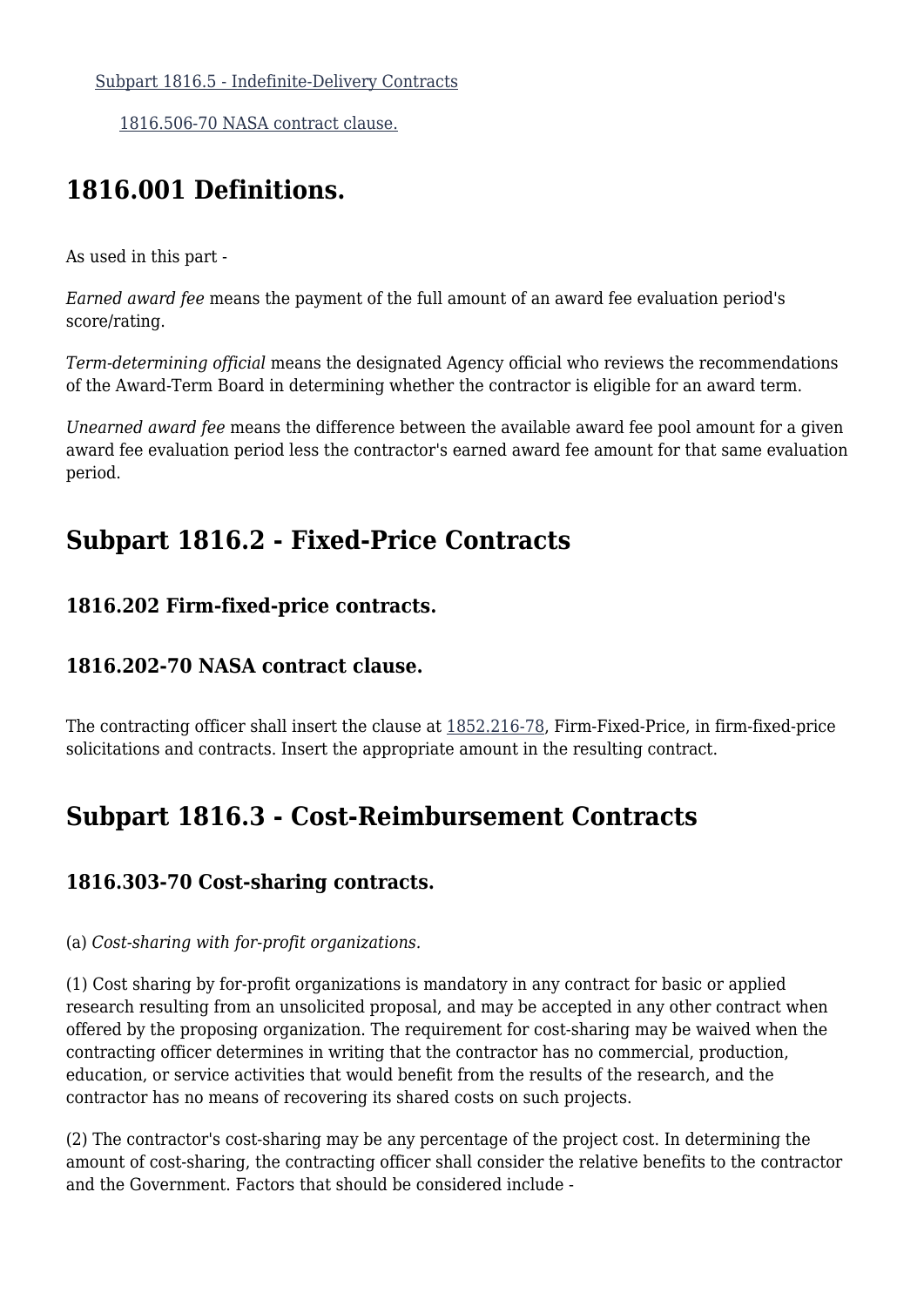(i) The potential for the contractor to recover its contribution from non-Federal sources;

(ii) The extent to which the particular area of research requires special stimulus in the national interest; and

(iii) The extent to which the research effort or result is likely to enhance the contractor's capability, expertise, or competitive advantage.

(b) *Cost-sharing with not-for-profit organizations.*

(1) Costs to perform research stemming from an unsolicited proposal by universities and other educational or not-for-profit institutions are usually fully reimbursed. When the contracting officer determines that there is a potential for significant benefit to the institution cost-sharing will be considered.

(2) The contracting officer will normally limit the institution's share to no more than 10 percent of the project's cost.

(c) *Implementation.* Cost-sharing shall be stated as a minimum percentage of the total allowable costs of the project. The contractor's contributed costs may not be charged to the Government under any other contract or grant, including allocation to other contracts and grants as part of an independent research and development program.

### **1816.307 Contract clauses. (NASA supplements paragraphs (a), (b), (d), and (g)).**

(a)

(1) In paragraph (h)(2)(ii)(B) of the Allowable Cost and Payment clause at FAR 52.216-7, the period of years may be increased to correspond with any statutory period of limitation applicable to claims of third parties against the contractor; provided, that a corresponding increase is made in the period for retention of records required in paragraph (f) of the clause at FAR 52.215-2, Audit and Records - Negotiation.

#### **1816.307-70 NASA contract clauses.**

(a) The contracting officer shall insert the clause at [1852.216-73,](https://login.acquisition.gov/%5Brp:link:nfs-part-1852%5D#Section_1852_216_73_T48_60423441122) Estimated Cost and Cost Sharing, in each contract in which costs are shared by the contractor pursuant to [1816.303-70.](https://login.acquisition.gov/%5Brp:link:nfs-part-1816%5D#Section_1816_303_70_T48_6041815211)

(b) The contracting officer shall insert the clause substantially as stated at [1852.216-74,](https://login.acquisition.gov/%5Brp:link:nfs-part-1852%5D#Section_1852_216_74_T48_60423441123) Estimated Cost and Fixed Fee, in cost-plus-fixed-fee contracts.

(c) The contracting officer may insert the clause at [1852.216-75,](https://login.acquisition.gov/%5Brp:link:nfs-part-1852%5D#Section_1852_216_75_T48_60423441124) Payment of Fixed Fee, in cost-plusfixed-fee contracts.

(d) The contracting officer may insert the clause at [1852.216-81](https://login.acquisition.gov/%5Brp:link:nfs-part-1852%5D#Section_1852_216_81_T48_60423441129), Estimated Cost, in cost-no-fee contracts that are not cost sharing or facilities contracts.

(e) [Reserved]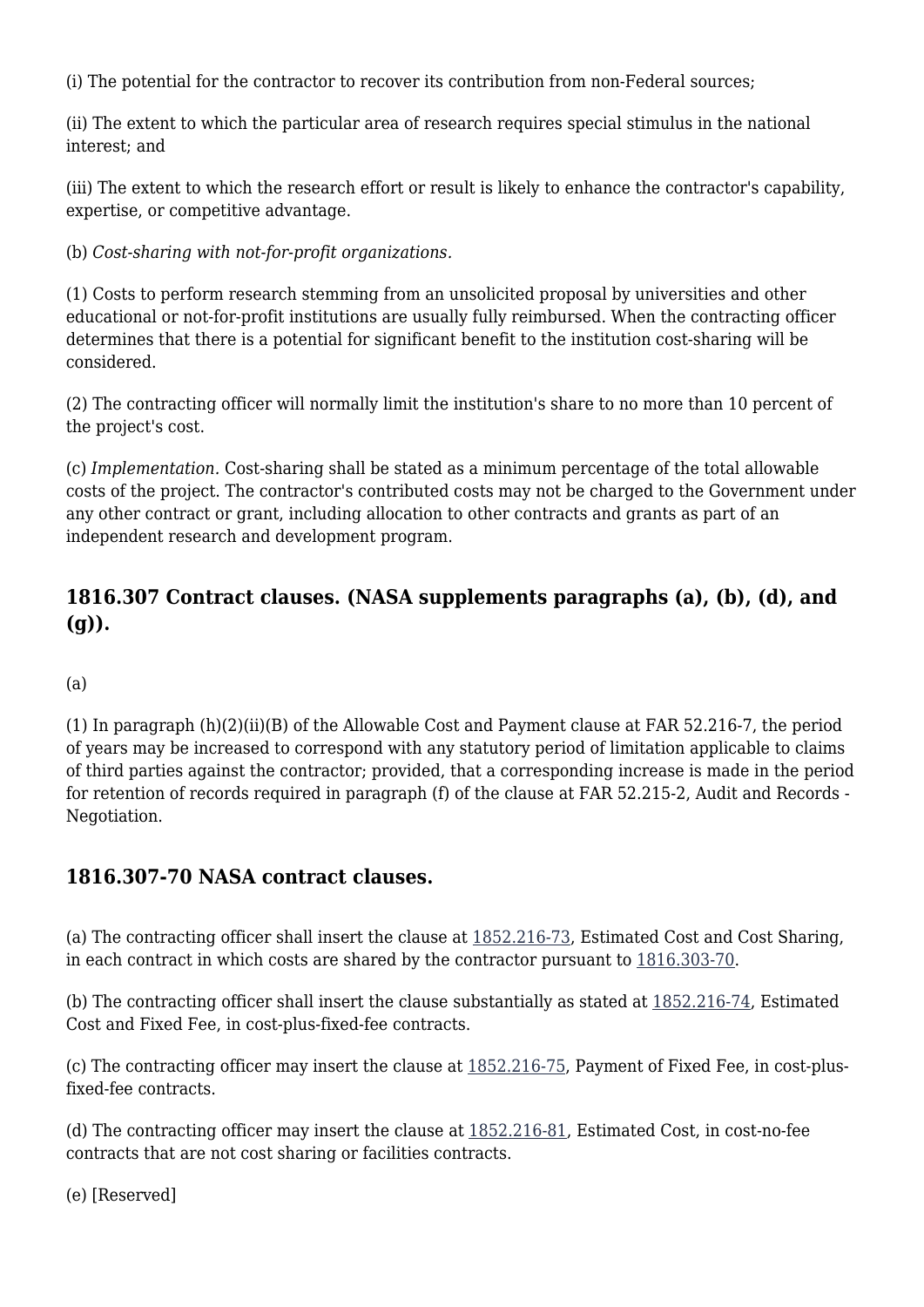(f) When FAR clause 52.216-7, Allowable Cost and Payment, is included in the contract, as prescribed at FAR 16.307(a), the contracting officer should include the clause at [1852.216-89,](https://login.acquisition.gov/%5Brp:link:nfs-part-1852%5D#Section_1852_216_89_T48_60423441135) Assignment and Release Forms.

(g) As required by section 827 of the National Defense Authorization Act for Fiscal Year 2013 (Pub. L. 112-239), use the clause at [1852.216-90,](https://login.acquisition.gov/%5Brp:link:nfs-part-1852%5D#Section_1852_216_90_T48_60423441136) Allowability of Costs Incurred in Connection With a Whistleblower Proceeding -

(1) In task orders entered pursuant to contracts awarded before September 30, 2013, that include the clause at FAR 52.216-7, Allowable Cost and Payment; and

(2) In contracts awarded before September 30, 2013, that -

(i) Include the clause at FAR 52.216-7, Allowable Cost and Payment; and

(ii) Are modified to include the clause at [1852.203-71](https://login.acquisition.gov/%5Brp:link:nfs-part-1852%5D#Section_1852_203_71_T48_6042344112), Requirement to Inform Employees of Whistleblower Rights, dated June 2013 or later.

# **Subpart 1816.4 - Incentive Contracts**

### **1816.402 Application of predetermined, formula-type incentives. (NASA paragraphs 1, 2 and 3).**

When considering the use of a quality, performance, or schedule incentive, the following guidance applies:

(1) A positive incentive is generally not appropriate unless -

(i) Performance above the target (or minimum, if there are no negative incentives) level is of significant value to the Government;

(ii) The value of the higher level of performance is worth the additional cost/fee;

(iii) The attainment of the higher level of performance is clearly within the control of the contractor; and

(iv) An upper limit is identified, beyond which no further incentive is earned.

(2) A negative incentive is generally not appropriate unless -

(i) A target level of performance can be established, which the contractor can reasonably be expected to reach with a diligent effort, but a lower level of performance is also minimally acceptable;

(ii) The value of the negative incentive is commensurate with the lower level of performance and any additional administrative costs; and

(iii) Factors likely to prevent attainment of the target level of performance are clearly within the control of the contractor.

(3) When a negative incentive is used, the contract must indicate a level below which performance is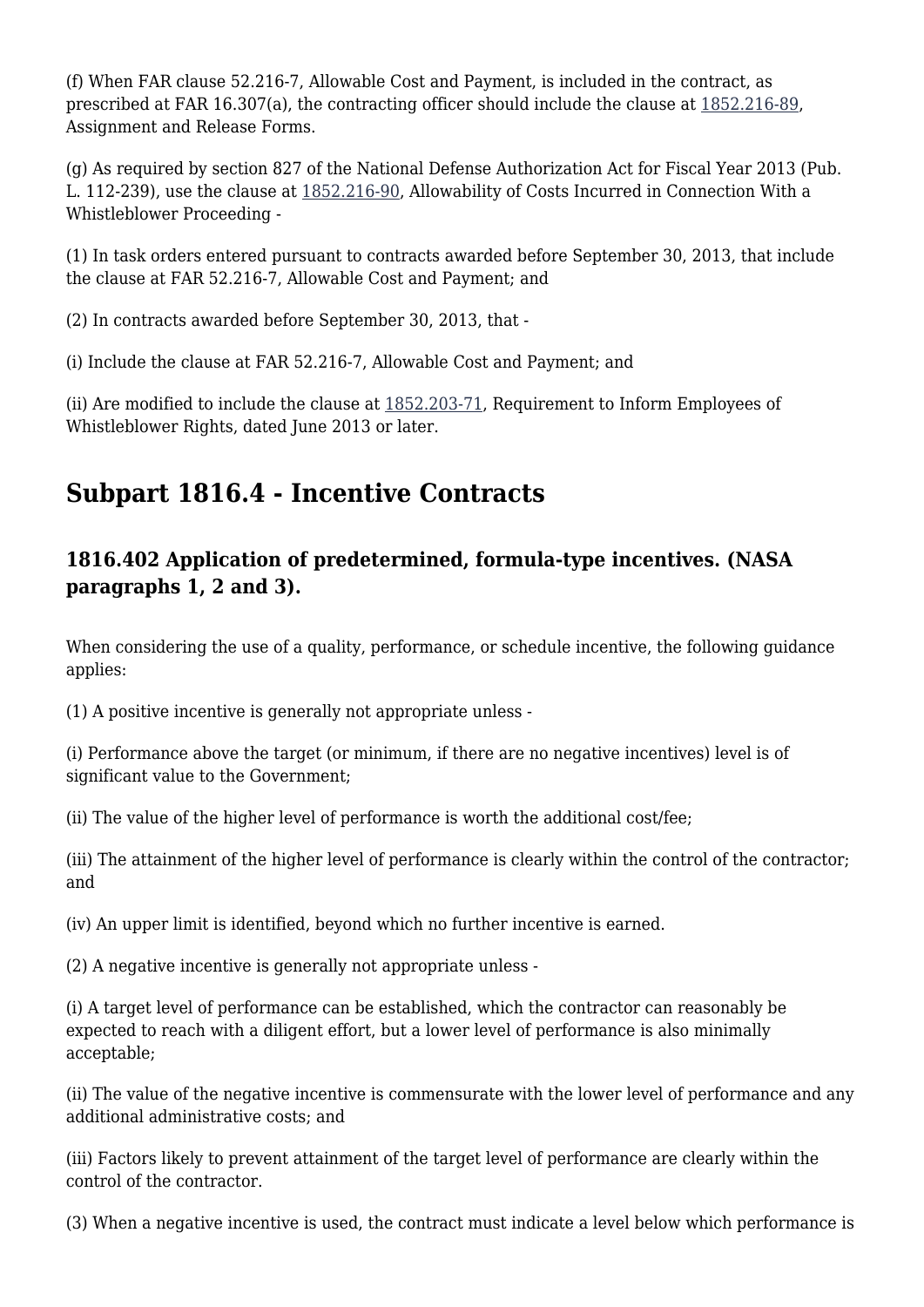### **1816.402-2 Performance incentives.**

#### **1816.402-270 NASA technical performance incentives.**

(a) Pursuant to the guidelines in [1816.402](https://login.acquisition.gov/%5Brp:link:nfs-part-1816%5D#Section_1816_402_T48_6041815311), NASA has determined that a performance incentive shall be included in all contracts that are based on performance-oriented documents (see FAR 11.101(a)), except those awarded under the commercial item procedures of FAR Part 12, where the primary deliverable(s) is (are) hardware with a total value (including options) greater than \$25 million. Any exception to this requirement shall be approved in writing by the head of the contracting activity. Performance incentives may be included in supply and service contracts valued under \$25 million, acquired under procedures other than Part 12, at the discretion of the contracting officer upon consideration of the guidelines in [1816.402.](https://login.acquisition.gov/%5Brp:link:nfs-part-1816%5D#Section_1816_402_T48_6041815311) Performance incentives, which are objective and measure performance after delivery and acceptance, are separate from other incentives, such as cost or delivery incentives.

(b) When a performance incentive is used, it shall be structured to be both positive and negative based on performance after acceptance, unless the contract type requires complete contractor liability for product performance (*e.g.,* fixed price). In this latter case, a negative incentive is not required. In structuring the incentives, the contract shall establish a standard level of performance based on the salient performance requirement. This standard performance level is normally the contract's target level of performance. No performance incentive amount is earned at this standard performance level. Discrete units of measurement based on the same performance parameter shall be identified for performance above and, when a negative incentive is used, below the standard. Specific incentive amounts shall be associated with each performance level from maximum beneficial performance (maximum positive incentive) to, when a negative incentive is included, minimal beneficial performance or total failure (maximum negative incentive). The relationship between any given incentive, either positive or negative, and its associated unit of measurement should reflect the value to the Government of that level of performance. The contractor should not be rewarded for above-standard performance levels that are of no benefit to the Government.

(c) The final calculation of the performance incentive shall be done when performance, as defined in the contract, ceases or when the maximum positive incentive is reached. When performance ceases below the standard established in the contract and a negative incentive is included, the Government shall calculate the amount due and the contractor shall pay the Government that amount. Once performance exceeds the standard, the contractor may request payment of the incentive amount associated with a given level of performance, provided that such payments shall not be more frequent than monthly. When performance ceases above the standard level of performance, or when the maximum positive incentive is reached, the Government shall calculate the final performance incentive earned and unpaid and promptly remit it to the contractor.

(d) When the deliverable supply or service lends itself to multiple, meaningful measures of performance, multiple performance incentives may be established. When the contract requires the sequential delivery of several items (*e.g.,* multiple spacecraft), separate performance incentive structures may be established to parallel the sequential delivery and use of the deliverables.

(e) In determining the value of the maximum performance incentives available, the contracting officer shall follow the following rules: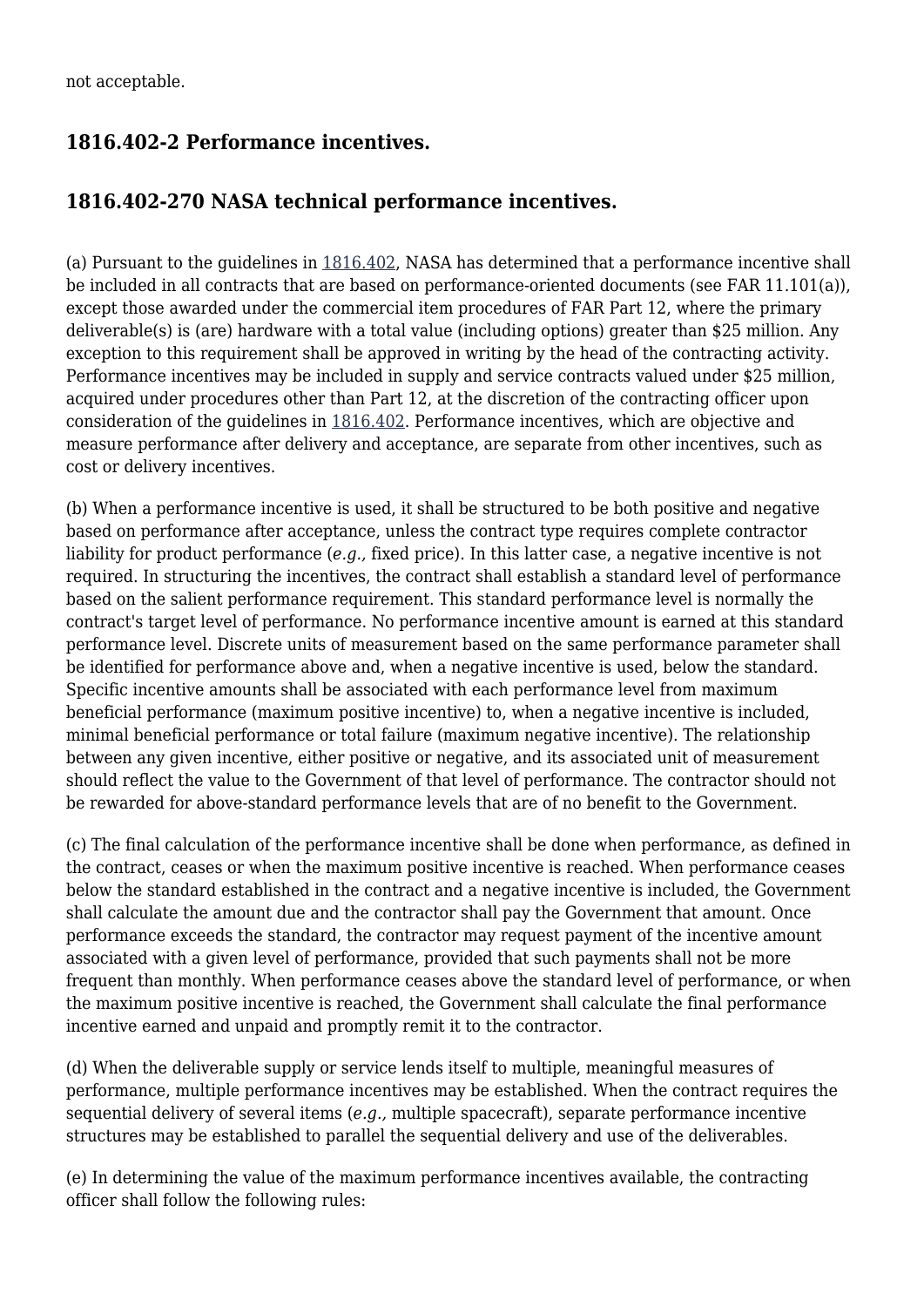(1) For a CPFF contract, the sum of the maximum positive performance incentive and fixed fee shall not exceed the limitations in FAR 15.404-4(c)(4)(i).

(2) For an award fee contract.

(i) The individual values of the maximum positive performance incentive and the total potential award fee (including any base fee) shall each be at least one-third of the total potential contract fee. The remaining one-third of the total potential contract fee may be divided between award fee and the maximum performance incentive at the discretion of the contracting officer.

(ii) The maximum negative performance incentive for research and development hardware (e.g., the first and second units) shall be equal in amount to the total *earned* award fee (including any base fee). The maximum negative performance incentives for production hardware (e.g., the third and all subsequent units of any hardware items) shall be equal in amount to the total *potential* award fee (including any base fee). Where one contract contains both cases described above, any base fee shall be allocated reasonably among the items.

(3) For cost reimbursement contracts other than award fee contracts, the maximum negative performance incentives shall not exceed the total earned fee under the contract.

### **1816.404 Fixed-price contracts with award fees.**

Section [1816.405-2](https://login.acquisition.gov/%5Brp:link:nfs-part-1816%5D#Section_1816_405_2_T48_6041815316) applies to the use of FPAF contracts as if they were CPAF contracts. However, neither base fee (see [1816.405-271](https://login.acquisition.gov/%5Brp:link:nfs-part-1816%5D#Section_1816_405_271_T48_6041815318)) nor evaluation of cost control (see [1816.405-274](https://login.acquisition.gov/%5Brp:link:nfs-part-1816%5D#Section_1816_405_274_T48_60418153111)) apply to FPAF contracts.

### **1816.405 Cost-reimbursement incentive contracts.**

### **1816.405-2 Cost-plus-award-fee (CPAF) contracts.**

### **1816.405-270 CPAF contracts.**

(a) In addition to the items identified in FAR 16.401(e)(1), D&Fs will include a discussion of the other types of contracts considered and shall indicate why an award fee incentive is the appropriate choice. Award fee incentives should not be used on contracts with a total estimated cost and fee less than \$2 million per year. Use of award fee incentive for lower-valued acquisitions may be authorized in exceptional situations such as contract requirements having direct health or safety impacts, where the judgmental assessment of the quality of contractor performance is critical.

(b) Except as provided in paragraph (d) of this section, an award fee incentive may be used in conjunction with other contract types for aspects of performance that cannot be objectively assessed. In such cases, the cost incentive is based on objective formulas inherent in the other contract types (*e.g.,* FPI, CPIF), and the award fee provision should not separately incentivize cost performance.

(c) Award fee incentives shall not be used with a cost-plus-fixed-fee (CPFF) contract.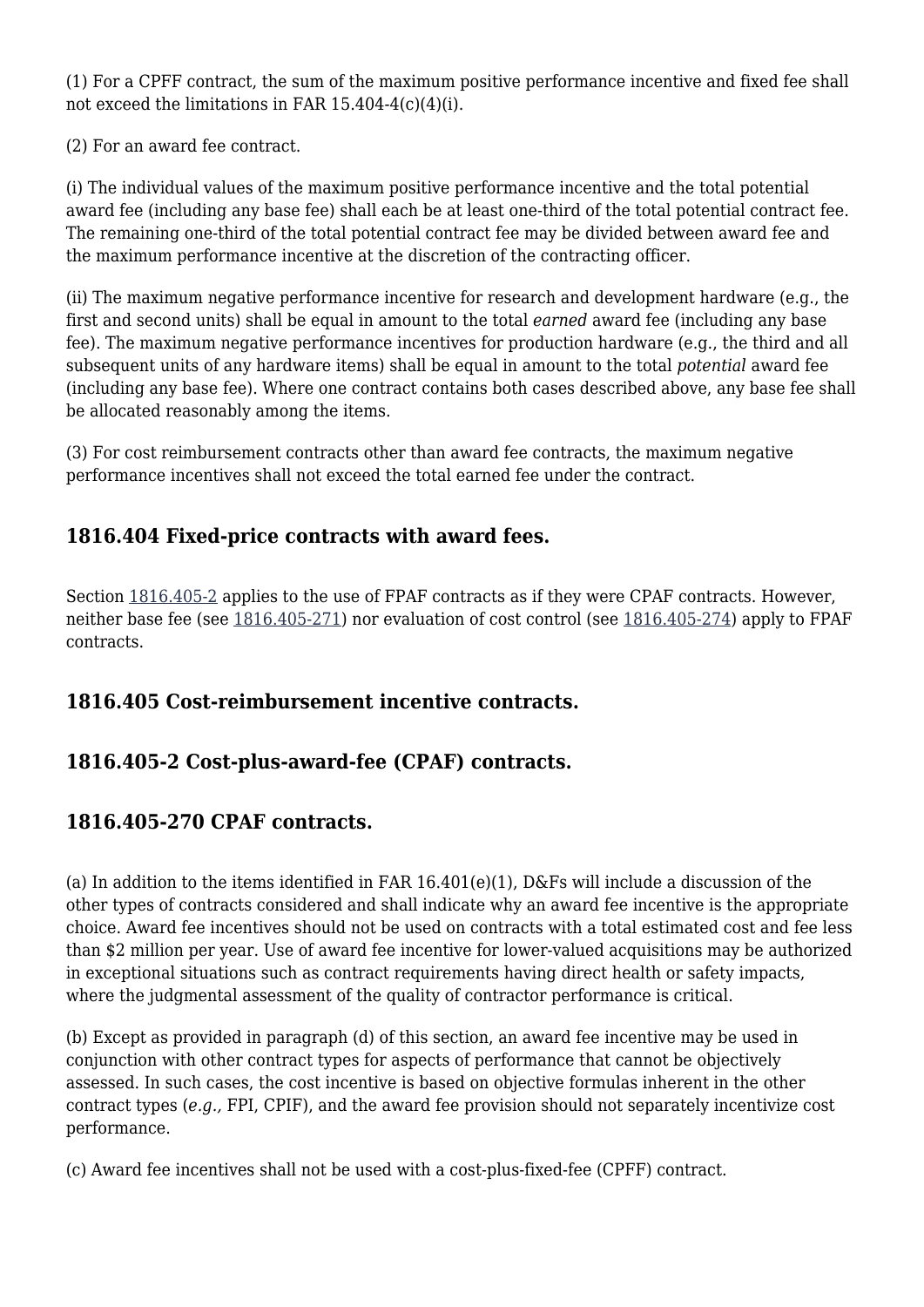#### **1816.405-271 Base fee.**

(a) A base fee shall not be used on CPAF contracts for which the periodic award fee evaluations are final (1816.405-273(a)). In these circumstances, contractor performance during any award fee period is independent of and has no effect on subsequent performance periods or the final results at contract completion. For other contracts, such as those for hardware or software development, the procurement officer may authorize the use of a base fee not to exceed 3 percent. Base fee shall not be used when an award fee incentive is used in conjunction with another contract type (*e.g.,* CPIF/AF).

(b) When a base fee is authorized for use in a CPAF contract, it shall be paid only if the final award fee evaluation is "satisfactory" or better. (*See* [1816.405-273](https://login.acquisition.gov/%5Brp:link:nfs-part-1816%5D#Section_1816_405_273_T48_60418153110) and [1816.405-275\)](https://login.acquisition.gov/%5Brp:link:nfs-part-1816%5D#Section_1816_405_275_T48_60418153112) Pending final evaluation, base fee may be paid during the life of the contract at defined intervals on a provisional basis. If the final award fee evaluation is "unsatisfactory", all provisional base fee payments shall be refunded to the Government.

#### **1816.405-272 Award fee evaluation periods.**

(a) Award fee evaluation periods, including those for interim evaluations, should be at least 6 months in length. When appropriate, the procurement officer may authorize shorter evaluation periods after ensuring that the additional administrative costs associated with the shorter periods are offset by benefits accruing to the Government. Where practicable, such as developmental contracts with defined performance milestones (e.g., Preliminary Design Review, Critical Design Review, initial system test), establishing evaluation periods at conclusion of the milestones rather than calendar dates, or in combination with calendar dates should be considered. In no case shall an evaluation period be longer than 12 months.

(b) A portion of the total available award fee contract shall be allocated to each of the evaluation periods. This allocation may result in an equal or unequal distribution of fee among the periods. The contracting officer shall consider the nature of each contract and the incentive effects of fee distribution in determining the appropriate allocation structure.

#### **1816.405-273 Award fee evaluations.**

(a) *Service contracts.* On contracts where the contract deliverable is the performance of a service over any given time period, contractor performance is definitively measurable within each evaluation period. In these cases, all evaluations are final, and the contractor keeps the fee earned in any period regardless of the evaluations of subsequent periods. Unearned award fee in any given period in a service contract is lost and shall not be carried forward, or "rolled-over," into subsequent periods.

(b) *End item contracts.* On contracts, such as those for end item deliverables, where the true quality of contractor performance cannot be measured until the end of the contract, only the last evaluation is final. At that point, the total contract award fee pool is available, and the contractor's total performance is evaluated against the award fee plan to determine total earned award fee. In addition to the final evaluation, interim evaluations are done to monitor performance prior to contract completion, provide feedback to the contractor on the Government's assessment of the quality of its performance, and establish the basis for making interim award fee payments (see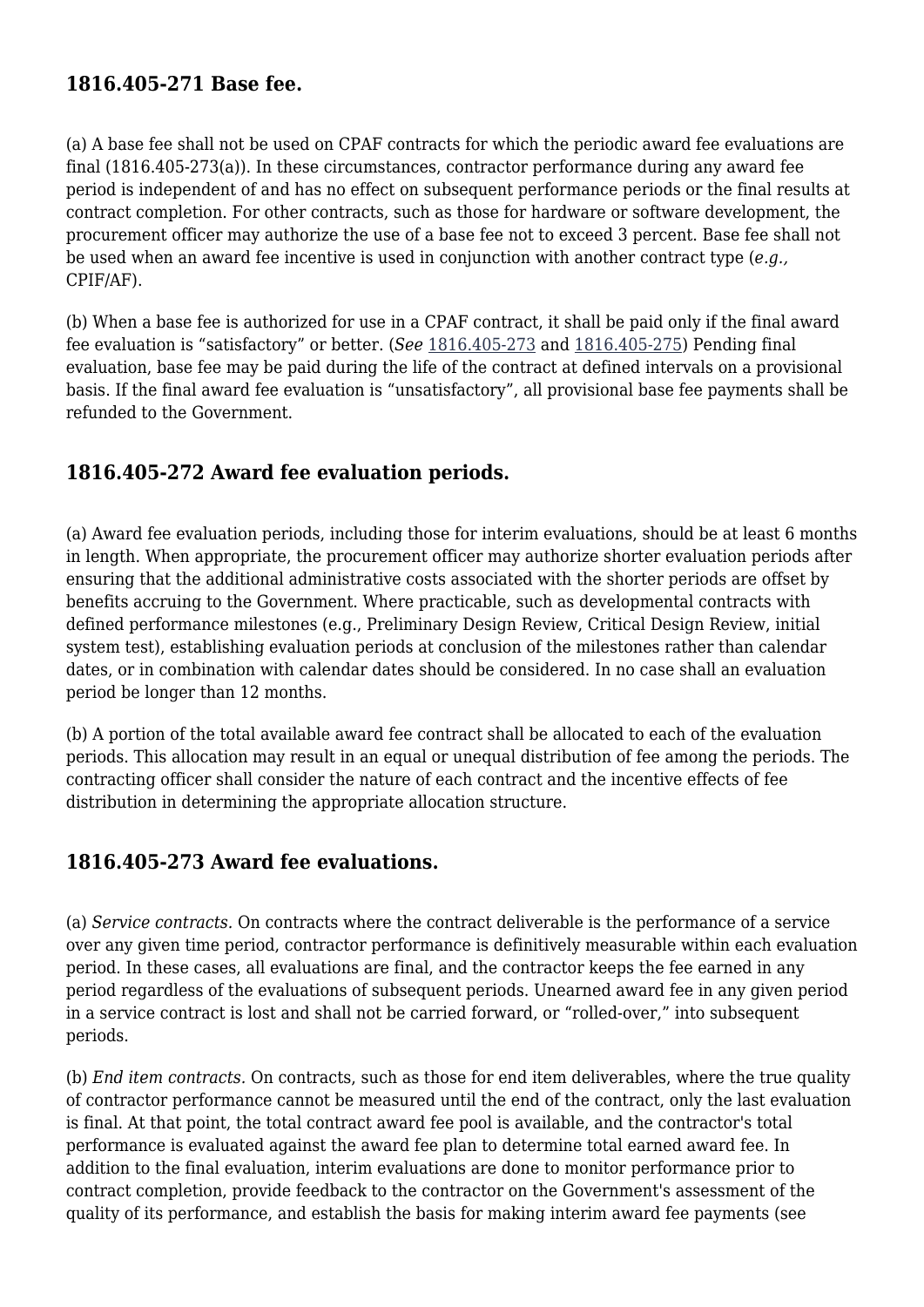[1816.405-276\(](https://login.acquisition.gov/%5Brp:link:nfs-part-1816%5D#Section_1816_405_276_T48_60418153113)a)). These interim evaluations and associated interim award fee payments are superseded by the fee determination made in the final evaluation at contract completion. However, if the final award fee adjectival rating is higher or lower than the average adjectival rating of all the interim award fee periods, or if the final award fee score is eight base percentage points higher or lower than the average award fee score of all interim award fee periods (*e.g.* 80% to 88%), then the Head of the Contracting Activity (HCA) or the Deputy Chief Acquisition Officer (if the HCA is the Fee Determination Official) shall review and concur in the final award fee determination. The Government will then pay the contractor, or the contractor will refund to the Government, the difference between the final award fee determination and the cumulative interim fee payments.

(c) *Control of evaluations.* Interim and final evaluations may be used to provide past performance information during the source selection process in future acquisitions and should be marked and controlled as "Source Selection Information - see FAR 3.104". See FAR 42.1503(h) regarding the requirements for releasing Source Selection Information included in the Contractor Performance Assessment Reporting System (CPARS).

### **1816.405-274 Award fee evaluation factors.**

(a) Explicit evaluation factors shall be established for each award fee period. Factors shall be linked to acquisition objectives which shall be defined in terms of contract cost, schedule, and technical performance. If used, subfactors should be limited to the minimum necessary to ensure a thorough evaluation and an effective incentive.

(b) Evaluation factors will be developed by the contracting officer based upon the characteristics of an individual procurement. Cost control, schedule, and technical performance considerations shall be included as evaluation factors in all CPAF contracts, as applicable. When explicit evaluation factor weightings are used, cost control shall be no less than 25 percent of the total weighted evaluation factors. The predominant consideration of the cost control evaluation should be a measurement of the contractor's performance against the negotiated estimated cost of the contract. This estimated cost may include the value of undefinitized change orders when appropriate.

(c)

(1) The technical factor must include consideration of risk management (including mission success, safety, security, health, export control, and damage to the environment, as appropriate) unless waived at a level above the contracting officer, with the concurrence of the project manager. The rationale for any waiver shall be documented in the contract file. When safety, export control, or security are considered under the technical factor, the award fee plan shall allow the following fee determinations, regardless of contractor performance in other evaluation factors, when there is a major breach of safety or security.

(i) For evaluation of service contracts under [1816.405-273\(](https://login.acquisition.gov/%5Brp:link:nfs-part-1816%5D#Section_1816_405_273_T48_60418153110)a), an overall fee rating of unsatisfactory for any evaluation period in which there is a major breach of safety or security.

(ii) For evaluation of end item contracts under [1816.405-273](https://login.acquisition.gov/%5Brp:link:nfs-part-1816%5D#Section_1816_405_273_T48_60418153110)(b), an overall fee rating of unsatisfactory for any interim evaluation period in which there is a major breach of safety or security. To ensure that the final award fee evaluation at contract completion reflects any major breach of safety or security, in an interim period, the overall award fee pool shall be reduced by the amount of the fee available for the period in which the major breach occurred if an unsatisfactory fee rating was assigned because of a major breach of safety or security.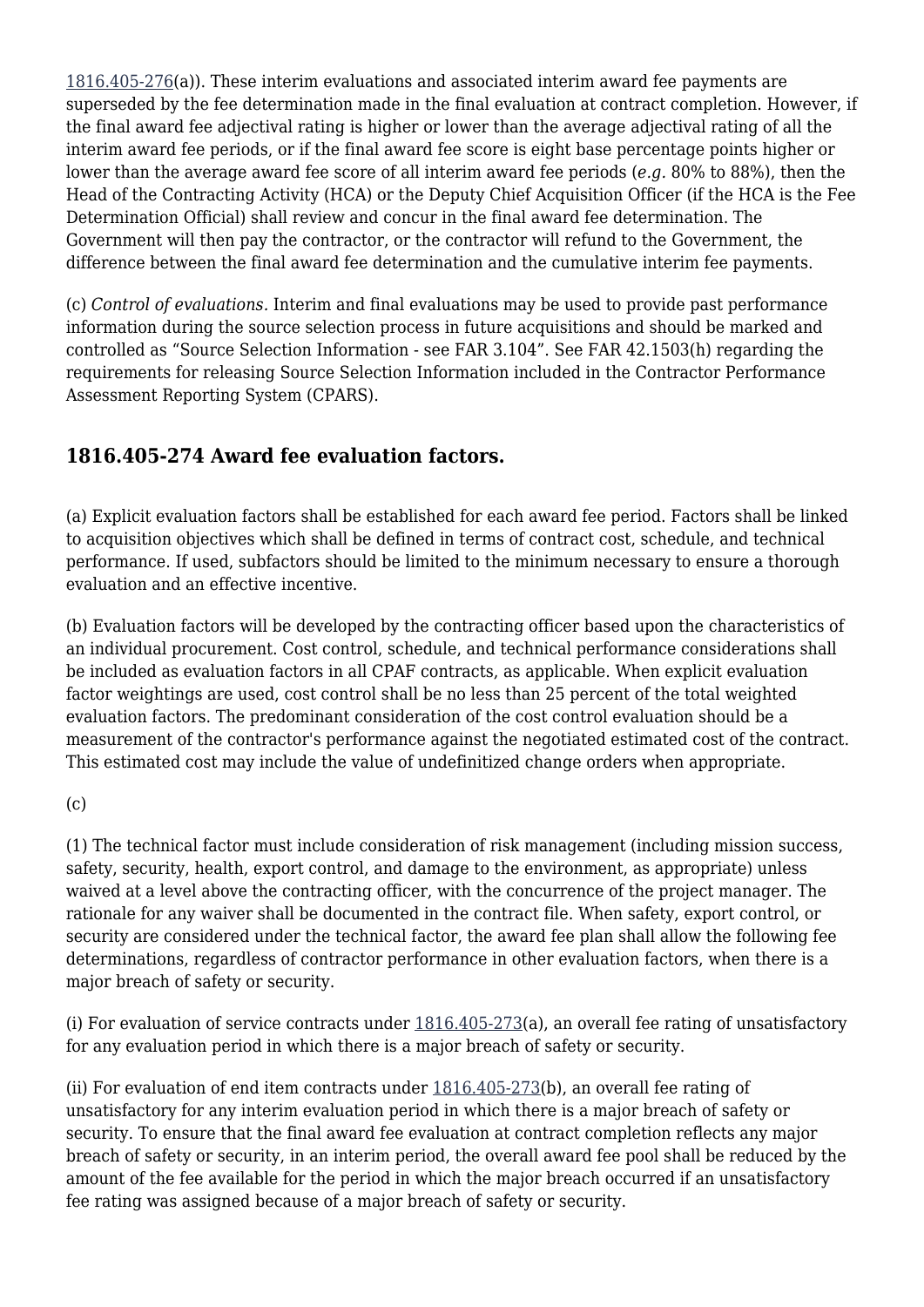(2) A major breach of safety must be related directly to the work on the contract. A major breach of safety is an act or omission of the Contractor that consists of an accident, incident, or exposure resulting in a fatality or mission failure; or in damage to equipment or property equal to or greater than \$1 million; or in any "willful" or "repeat" violation cited by the Occupational Safety and Health Administration (OSHA) or by a state agency operating under an OSHA approved plan.

(3) A major breach of security may occur on or off Government installations, but must be directly related to the work on the contract. A major breach of security is an act or omission by the contractor that results in compromise of classified information, illegal technology transfer, workplace violence resulting in criminal conviction, sabotage, compromise or denial of information technology services, equipment or property damage from vandalism greater than \$250,000, or theft greater than \$250,000.

(4) The Assistant Administrator for Procurement shall be notified prior to the determination of an unsatisfactory award fee rating because of a major breach of safety or security.

(d) In rare circumstances, contract costs may increase for reasons outside the contractor's control and for which the contractor is not entitled to an equitable adjustment. One example is a weatherrelated launch delay on a launch support contract. The Government shall take such situations into consideration when evaluating contractor cost control.

(e) Emphasis on cost control should be balanced against other performance requirement objectives. The contractor should not be incentivized to pursue cost control to the point that overall performance is significantly degraded. For example, incentivizing an underrun that results in direct negative impacts on technical performance, safety, or other critical contract objectives is both undesirable and counterproductive. Therefore, evaluation of cost control shall conform to the following guidelines:

(1) Normally, the contractor should be given an unsatisfactory rating for cost control when there is a significant overrun within its control. However, the contractor may receive a satisfactory or higher rating for cost control if the overrun is insignificant. Award fee ratings should decrease sharply as the size of the overrun increases. In any evaluation of contractor overrun performance, the Government shall consider the reasons for the overrun and assess the extent and effectiveness of the contractor's efforts to control or mitigate the overrun.

(2) The contractor should normally be rewarded for an underrun within its control, up to the maximum award fee rating allocated for cost control, provided the adjectival rating for all other award fee evaluation factors is very good or higher (*see* FAR 16.401(e)(iv)).

(3) The contractor should be rewarded for meeting the estimated cost of the contract, but not to the maximum rating allocated for cost control, to the degree that the contractor has prudently managed costs while meeting contract requirements. No award fee shall be given in this circumstance unless the average adjectival rating for all other award fee evaluation factors is satisfactory or higher.

(f) When an AF arrangement is used in conjunction with another contract type, the award fee's cost control factor will only apply to a subjective assessment of the contractor's efforts to control costs and not the actual cost outcome incentivized under the basic contract type (*e.g.* CPIF, FPIF).

(g)

(1) The contractor's performance against the subcontracting plan incorporated in the contract shall be evaluated. Emphasis may be placed on the contractor's accomplishment of its goals for subcontracting with small business, small disadvantaged business, HUBZone small business,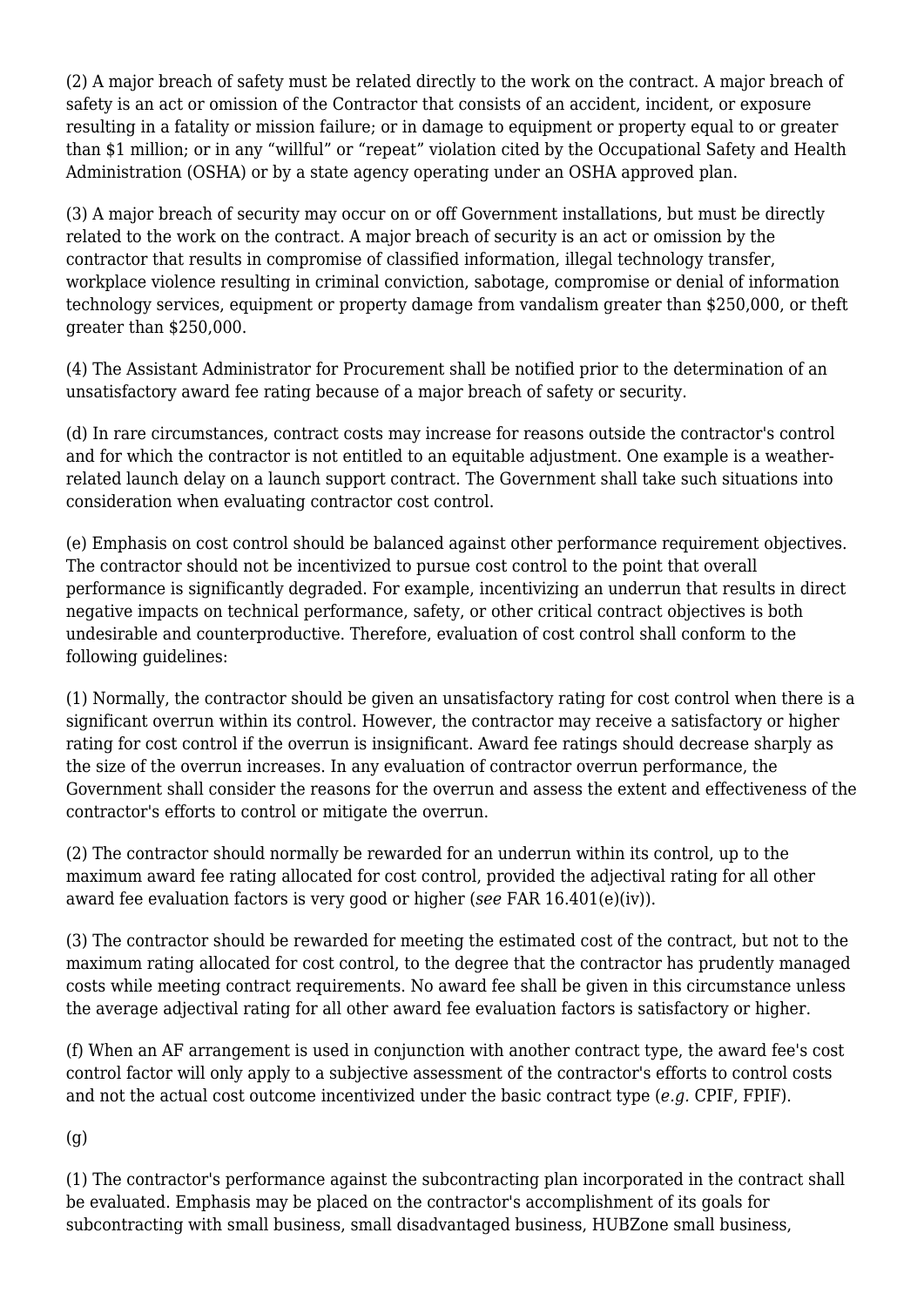women-owned small business, veteran-owned small business, service-disabled veteran-owned small business concerns, and Historically Black Colleges and Universities - Minority Institutions (HBCU/MIs). The evaluation should consider both goals as a percentage of subcontracting dollars as well as a percentage of the total contract value.

(2) The contractor's achievements in subcontracting high technology efforts as well as the contractor's performance under the Mentor-Protégé Program, if applicable, may also be evaluated.

(3) The evaluation weight given to the contractor's performance against the considerations in paragraphs (g)(1) and (2) of this section shall be 10 percent of available award fee and shall be separate from all other factors.

(h) When contract changes are anticipated, the contractor's responsiveness to requests for change proposals should be evaluated. This evaluation should include the contractor's submission of timely, complete proposals and cooperation in negotiating the change.

(i) Only the award fee performance evaluation factors set forth in the performance evaluation plan shall be used to determine award fee scores.

(j) The Government may unilaterally modify the applicable award fee performance evaluation factors and performance evaluation areas prior to the start of an evaluation period. The contracting officer shall notify the contractor in writing of any such changes 30 days prior to the start of the relevant evaluation period.

### **1816.405-275 Award fee evaluation rating.**

(a) All award fee contracts shall utilize the adjectival rating categories and associated descriptions as well as the award fee pool available to be earned percentages for each adjectival rating category contained in FAR 16.401(e)(3)(iv). Contracting officers may supplement these descriptions with more specifics relative to their procurement but they cannot alter or delete the FAR adjectival rating descriptions.

(b) The following numerical scoring system shall be used in conjunction with the FAR adjectival rating categories and associated descriptions (see FAR 16401(e)(3)(iv)).

- (1) *Excellent* (100-91)
- (2) *Very good* (90-76)
- (3) *Good* (75-51)
- (4) *Satisfactory* (50)

(5) *Unsatisfactory* (less than 50) No award fee shall be paid for an unsatisfactory rating.

(c) As a benchmark for evaluation, in order to be rated "Excellent" overall, the contractor would typically be under cost, on or ahead of schedule, and providing outstanding technical performance.

(d) A weighted scoring system appropriate for the circumstances of the individual contract requirement should be developed. In this system, each evaluation factor (*e.g.,* technical, schedule, cost control) is assigned a specific percentage weighting with the cumulative weightings of all factors totaling 100. During the award fee evaluation, each factor is scored from 0-100 according to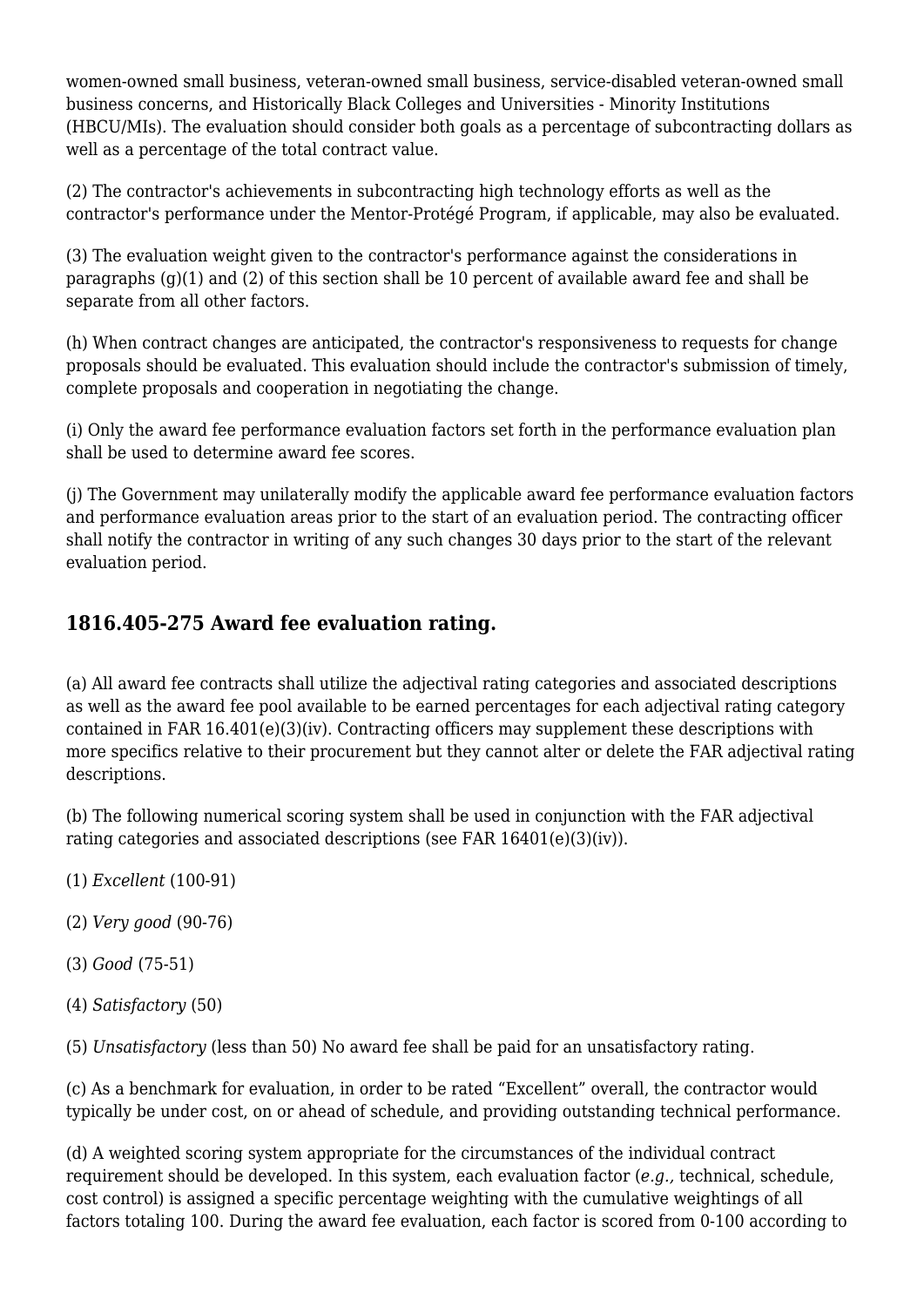the ratings defined in [1816.405-275](https://login.acquisition.gov/%5Brp:link:nfs-part-1816%5D#Section_1816_405_275_T48_60418153112)(b). The numerical score for each factor is then multiplied by the weighting for that factor to determine the weighted score. For example, if the technical factor has a weighting of 60 percent and the numerical score for that factor is 80, the weighted technical score is 48 (80  $\times$  60 percent). The weighted scores for each evaluation factor are then added to determine the total award fee score.

### **1816.405-276 Award fee payments and limitations.**

(a) *Interim award fee payments.* The amount of an interim award fee payment (see [1816.405-273](https://login.acquisition.gov/%5Brp:link:nfs-part-1816%5D#Section_1816_405_273_T48_60418153110)(b)) is limited to the lesser of the interim evaluation score or 80 percent of the fee allocated to that interim period less any provisional payments (see paragraph (b) of this subsection) made during the period.

(b) *Provisional award fee payments.* Provisional award fee payments are payments made within evaluation periods prior to an interim or final evaluation for that period. Provisional payments may be included in the contract and should be negotiated on a case-by-case basis. For a service contract, the total amount of award fee available in an evaluation period that may be provisionally paid is the lesser of a percentage stipulated in the contract (but not exceeding 80 percent) or the prior period's evaluation score. For an end item contract, the total amount of provisional payments in a period is limited to a percentage not to exceed 80 percent of the prior interim period's evaluation score, except for the first evaluation period which is limited to 80 percent of the available award fee for that evaluation period.

(c) *Fee payment.* The Fee Determination Official's rating for both interim and final evaluations will be provided to the contractor within 45 calendar days of the end of the period being evaluated. Any fee, interim or final, due the contractor will be paid no later than 60 calendar days after the end of the period being evaluated.

### **1816.405-277 Award term.**

(a) An award term enables a contractor to become eligible for additional periods of performance or ordering periods under a service contract (as defined in FAR 37.101) by achieving and sustaining the prescribed performance levels under the contract. It incentivizes the contractor for maintaining superior performance by providing an opportunity for extensions of the contract term.

(b) Award terms are best suited for acquisitions where a longer term relationship (generally more than five years) between the Government and a contractor would provide significant benefits to both. Motivating excellent performance, fostering contractor capital investment, and increasing the desirability of the award, thus potentially increasing competition, are benefits that may justify the use of award terms.

(c) While the administrative burden and cost of more frequent procurements to both the Government and potential offerors should be considered when determining whether to use award terms, this decision must be weighed against market stability, the potential changes and advancements in technology, and flexibility to change direction with mission changes and associated frequent procurements.

(d) Award terms may be used in conjunction with contract options under FAR 17.2. Award terms are similar to contract options in that they are conditioned on the Government's continuing need for the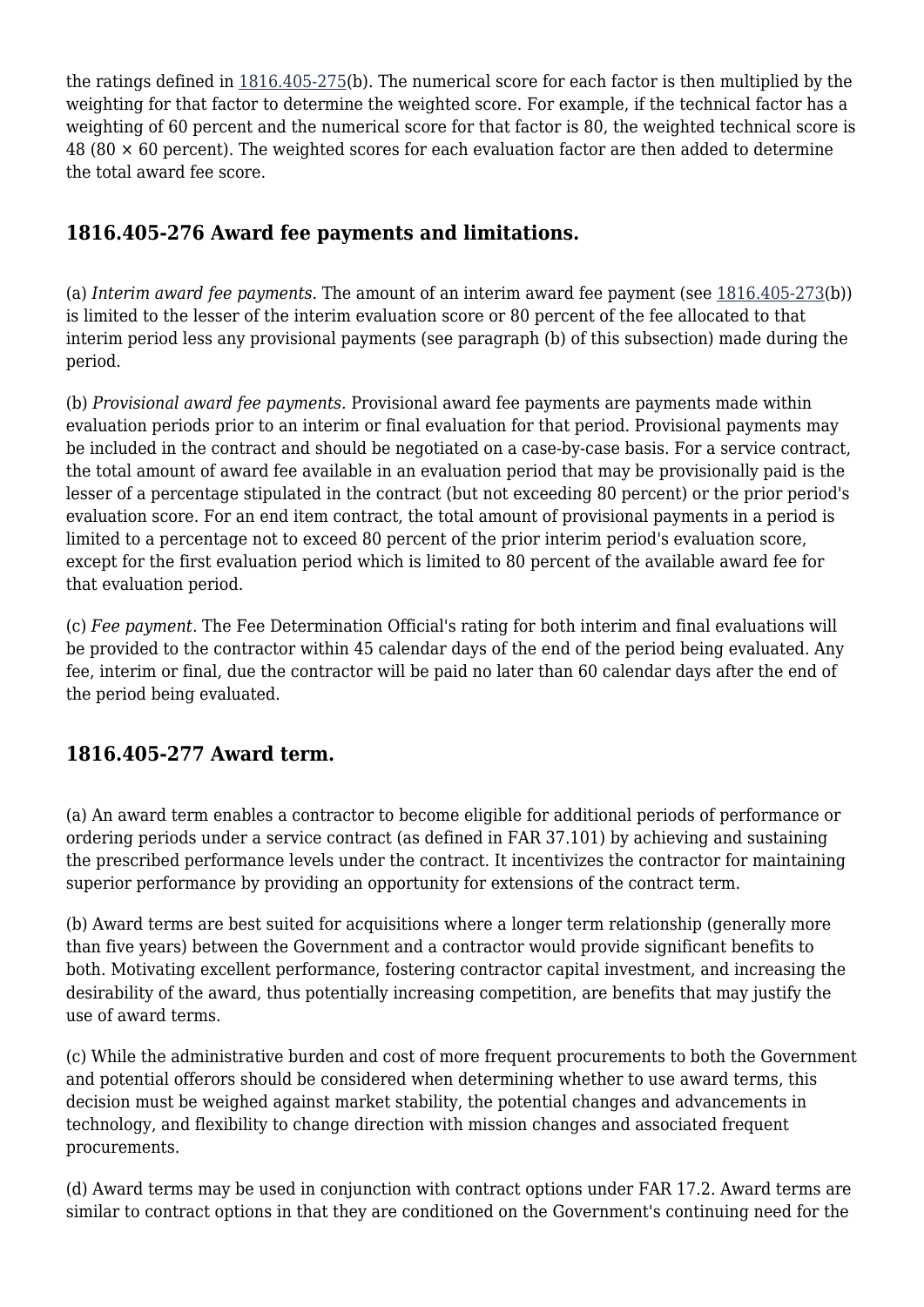contract and the availability of funds. However, FAR 17.207(c)(7) states the contracting officer must determine that the contractor's performance has been acceptable, *e.g.,* received satisfactory ratings. In contrast, to become eligible for an award term, the contractor must maintain a level of performance above acceptable as specified in the Award Term Plan (see [1816.405-277](https://login.acquisition.gov/%5Brp:link:nfs-part-1816%5D#Section_1816_405_277_T48_60418153114)(i)). In contracts with both option periods and award terms, the award term period of performance or ordering period shall begin after completion of any option period of performance or ordering period.

(e) Contracts with award terms shall include a base period of performance or ordering period and may include a designated number of option periods during which the Government will observe and evaluate the contractor's performance allowing the contractor to earn an award term. Additionally, as specified in the Award Term Plan, the contractor may also be evaluated for additional award terms during performance of an earned award term. If the contractor meets or exceeds the performance requirements, there is an on-going need for and desire to continue the contract, funds are available, and the contractor is not listed in the System for Award Management Exclusions, then the contractor may be eligible for contract extension for the period of the award term.

(f) Contracts with award terms shall comply with FAR and NFS restrictions on the overall contract length, such as the 5-year period of performance limitation found at NFS 1817.204.

(g) Award terms may only be used in acquisitions for services exceeding \$20 million dollars. Use of award terms for lower-valued acquisitions may be authorized in exceptional situations such as contract requirements having direct health or safety impacts, where the judgmental assessment of the quality of contractor performance is critical.

(h) Consistent with the Competition in Contracting Act and general procurement principles, the potential award term periods in a procurement must be priced, evaluated, and considered in the initial contract selection process in order to be valid.

(i) All contracts including award terms shall be supported by an Award Term Plan that establishes criteria for earning an award term and the methodology and schedule for evaluating contractor performance. A copy of the Award Term Plan shall be included in the contract. The contracting officer may unilaterally revise the Award Term Plan. Award Term Plans shall -

(1) Identify the officials to include Term-Determining Official involved in the award term evaluation and their function;

(2) Identify and describe each evaluation factor, any subfactors, related performance standards, adjectival ratings, and numerical ranges or weights to be used. The contracting officer should follow the guidance at [1816.405-274](https://login.acquisition.gov/%5Brp:link:nfs-part-1816%5D#Section_1816_405_274_T48_60418153111) in establishing award term evaluation factors and [1816.405-275](https://login.acquisition.gov/%5Brp:link:nfs-part-1816%5D#Section_1816_405_275_T48_60418153112) in establishing adjectival rating categories, associated descriptions, numerical scoring system, and weighted scoring system;

(3) Specify the annual overall rating required for the contractor to be eligible for an award term that reflects a level of performance above acceptable and the number of award terms the contractor may qualify for based on the rating score;

(4) Identify the evaluation period(s) and the evaluation schedule to be conducted at stated intervals during the contract period of performance or ordering period so that the contractor will periodically be informed of the quality of its performance and the areas in which improvement is expected (*e.g.,* six months, nine months, twelve months, or at other specific milestones), and when the decision points are for the determination that the contractor is eligible for an award term; and

(5) Identify the contract's base period of performance or ordering period, any option period(s), and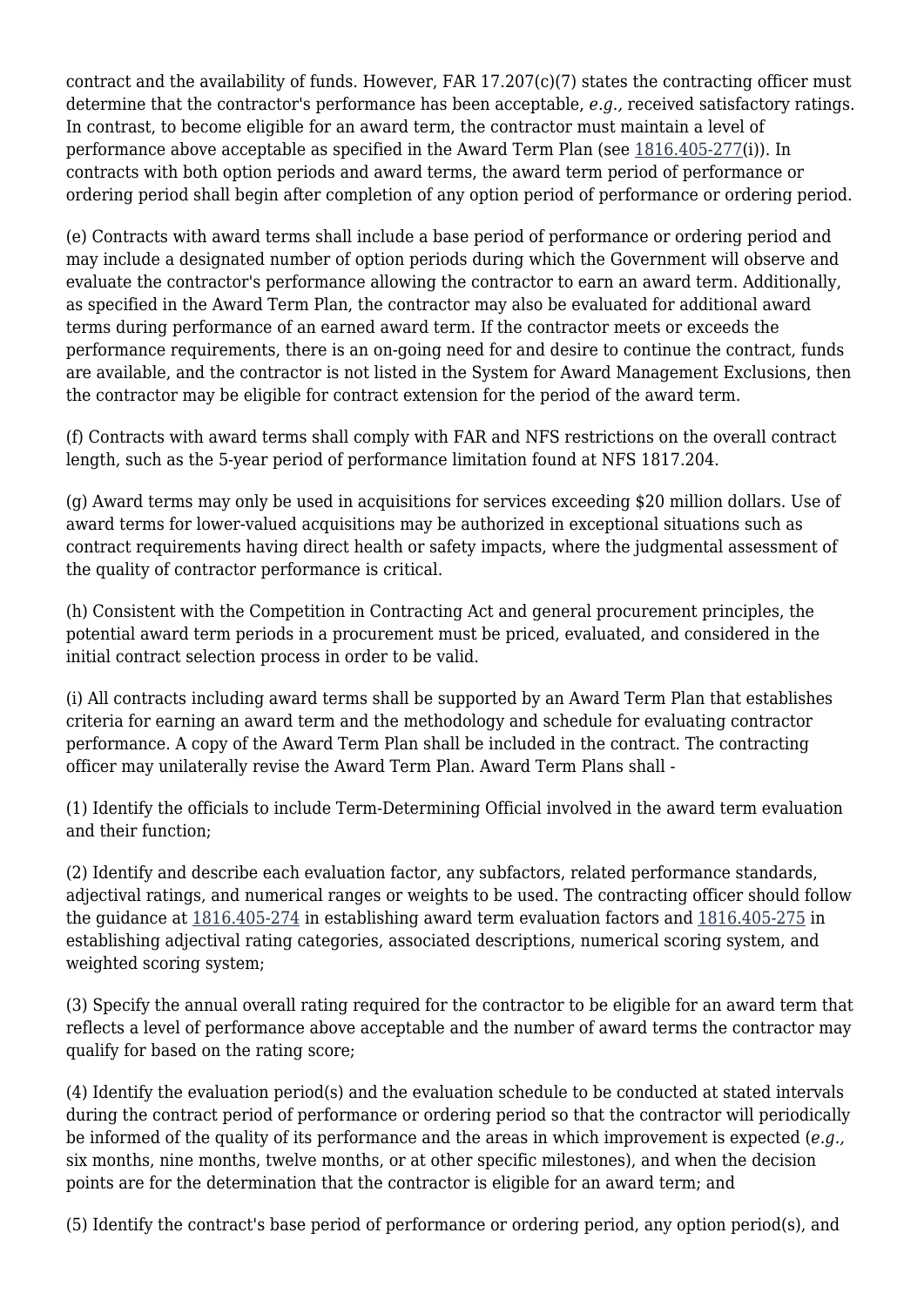total award-term periods(s). Award term periods shall not exceed one year.

(j)

(1) The Government has the unilateral right not to grant or to cancel award term periods and the associated Award Term Plans if -

(i) The contractor has failed to achieve the required performance measures for the corresponding evaluation period;

(ii) After earning an award term, the contractor fails to earn an award term in any succeeding year of contract performance, the contracting officer may cancel any award terms that the contractor has earned, but that have not begun;

(iii) The contracting officer notifies the contractor that the Government no longer has a need for the award term period before the time an award term period is to begin;

(iv) The contractor represented that it was a small business concern prior to award of the contract, the contract was set-aside for small businesses, and the contractor rerepresents in accordance with FAR clause 52.219-28 Post-Award Small Business Program Rerepresentation, that it is no longer a small business; or

(v) The contracting officer notifies the contractor that funds are not available for the award term.

(2) When an award term period is not granted or cancelled, any -

(i) Prior award term periods for which the contractor remains otherwise eligible are unaffected.

(ii) Subsequent award term periods are also cancelled.

(k) Cancellation of an award term period that has not yet commenced for any of the reasons set forth in paragraph (j) of this section shall not be considered either a termination for convenience or termination for default, and shall not entitle the contractor to any termination settlement or any other compensation. If the award term is cancelled, a unilateral modification will cite the clause as the authority.

### **1816.406 Contract clauses.**

### **1816.406-70 NASA contract clauses.**

(a) As authorized by FAR 16.406(e), the contracting officer shall insert the clause at [1852.216-76,](https://login.acquisition.gov/%5Brp:link:nfs-part-1852%5D#Section_1852_216_76_T48_60423441125) Award Fee for Service Contracts, in solicitations and contracts when an award fee contract is contemplated and the contract deliverable is the performance of a service.

(b) As authorized by FAR 16.406(e), the contracting officer shall insert the clause at  $1852.216-77$ , Award Fee for End Item Contracts, in solicitations and contracts when an award fee contract is contemplated and the contract deliverables are hardware or other end items for which total contractor performance cannot be measured until the end of the contract. When the clause is used in a fixed-price award fee contract, it shall be modified by deleting references to base fee in paragraphs (a), and by deleting paragraph  $(c)(1)$ , the last sentence of  $(c)(4)$ , and the first sentence of  $(c)(5)$ .